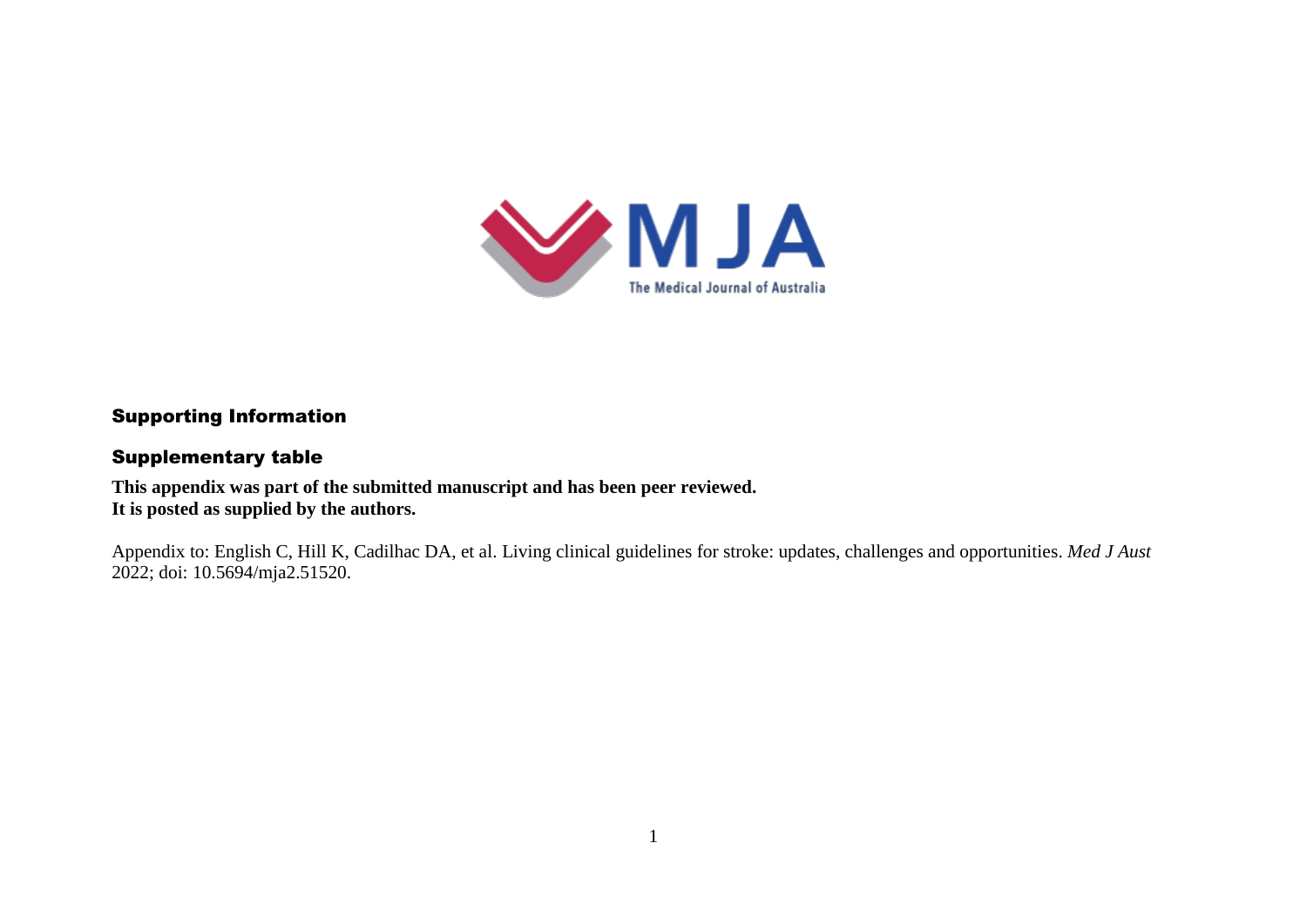# **Summary of all new and updated recommendations**

| <b>Problem / clinical</b><br>issue                                           |                                                                                                                                                                                                                                                                                                                                                                            | New or updated                   |                                                                                                                           |
|------------------------------------------------------------------------------|----------------------------------------------------------------------------------------------------------------------------------------------------------------------------------------------------------------------------------------------------------------------------------------------------------------------------------------------------------------------------|----------------------------------|---------------------------------------------------------------------------------------------------------------------------|
|                                                                              | <b>Specific recommendations</b>                                                                                                                                                                                                                                                                                                                                            | <b>Change in GRADE</b>           | <b>Summary of change</b>                                                                                                  |
| Chapter 1 - Pre-<br>hospital care                                            |                                                                                                                                                                                                                                                                                                                                                                            |                                  |                                                                                                                           |
|                                                                              | Regular stroke education may improve patient identification by clinicians.                                                                                                                                                                                                                                                                                                 | <b>New</b>                       | Practice point in response to                                                                                             |
|                                                                              |                                                                                                                                                                                                                                                                                                                                                                            | Practice point                   | new studies <sup>1,2</sup>                                                                                                |
| <b>Chapter 3 - Acute</b><br><b>Medical and Surgical</b><br><b>Management</b> |                                                                                                                                                                                                                                                                                                                                                                            |                                  |                                                                                                                           |
| Thrombolysis                                                                 | For patients with potentially disabling ischaemic stroke without large<br>vessel occlusion who meet specific clinical and brain imaging eligibility<br>criteria, tenecteplase may be used as an alternative to alteplase within<br>4.5 hours of onset.                                                                                                                     | <b>New</b>                       | Alternative antithrombotic drug                                                                                           |
|                                                                              |                                                                                                                                                                                                                                                                                                                                                                            | Weak recommendation for          | (tecnecteplase) may be used<br>where imaging findings suggest<br>benefit                                                  |
|                                                                              | For patients with potentially disabling ischaemic stroke who meet                                                                                                                                                                                                                                                                                                          | <b>New</b>                       | Extends the time window                                                                                                   |
|                                                                              | perfusion mismatch criteria in addition to standard clinical criteria,<br>intravenous alteplase (dose of 0.9 mg/kg, maximum of 90 mg) should be<br>administered up to 9 hours after the time the patient was last known to<br>be well, or from the midpoint of sleep for patients who wake with stroke<br>symptoms, unless immediate endovascular thrombectomy is planned. | <b>Strong recommendation for</b> | recommended for thrombolysis<br>treatment up to 9 hours after<br>time of stroke where imaging<br>findings suggest benefit |
|                                                                              | For patients with potentially disabling ischaemic stroke of unknown onset<br>time who meet MRI FLAIR-diffusion mismatch criteria in addition to                                                                                                                                                                                                                            | <b>New</b>                       | New evidence <sup>3</sup> for the safety<br>and benefit of thrombolysis                                                   |
|                                                                              | standard clinical criteria, intravenous alteplase (dose of 0.9 mg/kg,<br>maximum of 90 mg) may be administered                                                                                                                                                                                                                                                             | Weak recommendation for          | treatment when the time of<br>stroke is unknown and where<br>imaging findings suggest<br>benefit                          |
|                                                                              | For patients with potentially disabling ischaemic stroke due to large<br>vessel occlusion who meet specific eligibility criteria, intravenous                                                                                                                                                                                                                              | <b>New</b>                       | Addition of a new<br>recommended antithrombotic                                                                           |
|                                                                              | tenecteplase (0.25mg/kg, maximum of 25mg) or alteplase (0.9mg/kg,<br>maximum of 90mg) should be administered up to 4.5 hours after the time<br>the patient was last known to be well.                                                                                                                                                                                      | <b>Strong recommendation for</b> | agent (tenecteplase) in patients<br>with large vessel occlusion                                                           |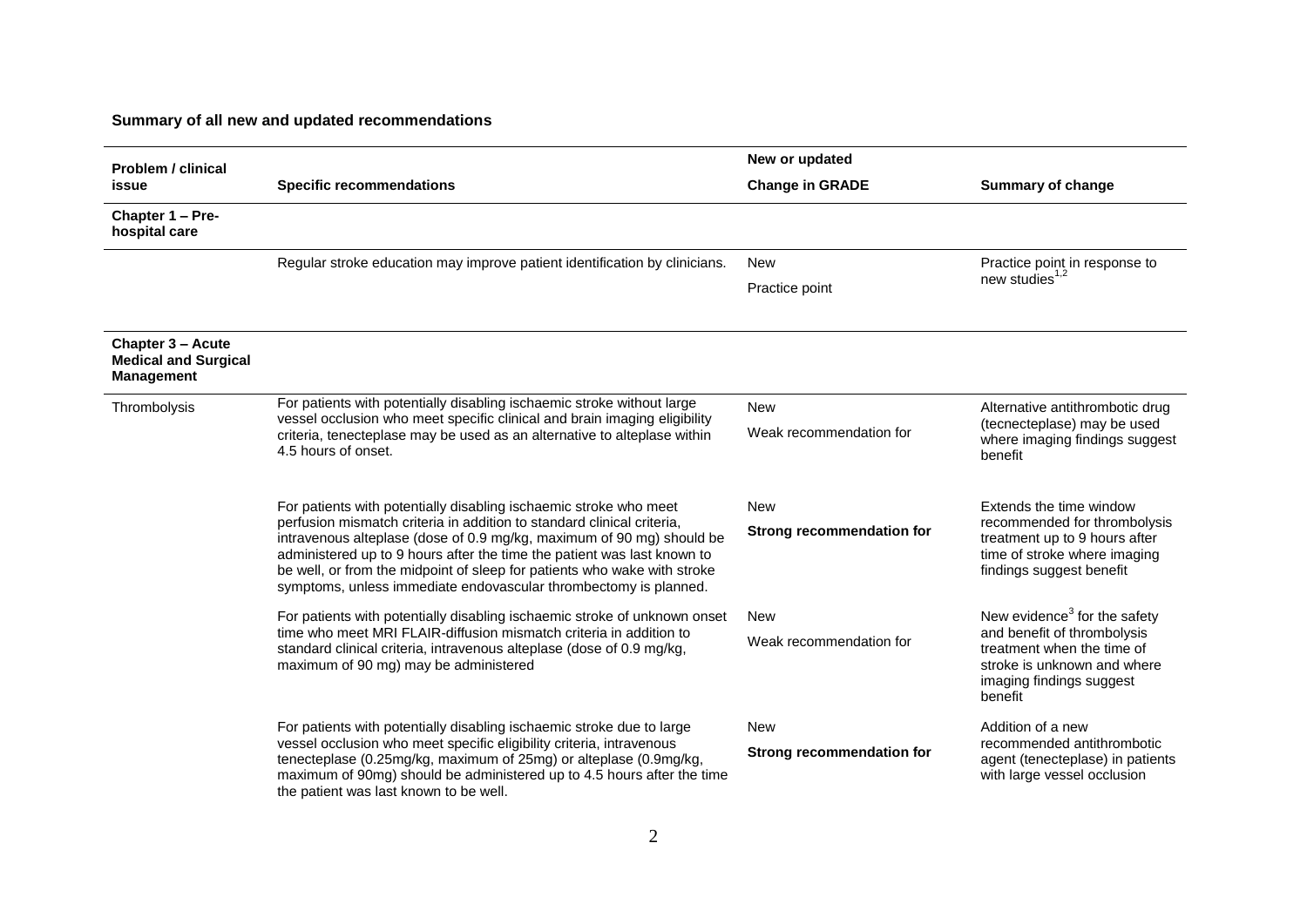|                                  | For patients with potentially disabling ischaemic stroke without large<br>vessel occlusion who meet specific clinical and brain imaging eligibility<br>criteria, tenecteplase may be used as an alternative to alteplase within<br>4.5 hours of onset.                                                                                                                                                                                                                                                                                                                                               | <b>New</b><br>Weak recommendation for              | Addition of a new<br>recommended antithrombotic<br>agent (tenecteplase) in patients<br>without large vessel occlusion                                    |
|----------------------------------|------------------------------------------------------------------------------------------------------------------------------------------------------------------------------------------------------------------------------------------------------------------------------------------------------------------------------------------------------------------------------------------------------------------------------------------------------------------------------------------------------------------------------------------------------------------------------------------------------|----------------------------------------------------|----------------------------------------------------------------------------------------------------------------------------------------------------------|
| Neurointervention                | For patients with ischaemic stroke caused by a large vessel occlusion in<br>the internal carotid artery, proximal middle cerebral artery (M1 segment),<br>or with tandem occlusion of both the cervical carotid and intracranial<br>large arteries, endovascular thrombectomy should be undertaken when<br>the procedure can be commenced between 6-24 hours after they were<br>last known to be well if clinical and CT perfusion or MRI features indicate<br>the presence of salvageable brain tissue.                                                                                             | <b>New</b><br><b>Strong recommendation for</b>     | Extends the time window for<br>endovascular clot retrieval out<br>to 24 hours, in specific<br>circumstances.                                             |
| Acute anti-thrombotic<br>therapy | Aspirin plus clopidogrel should be commenced within 24 hours and used<br>in the short term (first 3 weeks) in patients with minor ischaemic stroke or<br>high-risk TIA to prevent stroke recurrence.                                                                                                                                                                                                                                                                                                                                                                                                 | <b>New</b><br><b>Strong recommendation for</b>     | New evidence <sup>4</sup> of benefit of<br>dual antiplatelet therapy to<br>prevent secondary stroke                                                      |
|                                  | Aspirin plus ticagrelor commenced within 24 hours may be used in the<br>short term (first 30 days) in patients with minor ischaemic stroke or high-<br>risk TIA to prevent stroke recurrence.                                                                                                                                                                                                                                                                                                                                                                                                        | <b>New</b><br>Weak recommendation for              | New evidence <sup>5</sup> of benefit for<br>aspirin to prevent secondary<br>stroke                                                                       |
|                                  | Acute antiplatelet therapy should not be given within 24 hours of<br>thrombolysis administration with the exception of patients who require<br>stent implantation as part of acute stroke therapy.                                                                                                                                                                                                                                                                                                                                                                                                   | Updated<br>No change in recommendation<br>strength | Additional information related to<br>exceptions provided.                                                                                                |
| Oxygen therapy                   | For acute stroke and Transient Ischaemic Attack (TIA) patients who have<br>SpO2 >92% on room air, the routine use of supplemental oxygen is not<br>recommended.                                                                                                                                                                                                                                                                                                                                                                                                                                      | Updated<br>No change in recommendation<br>strength | More specific threshold target<br>for the use of supplemental<br>oxygen                                                                                  |
|                                  | If supplemental oxygen is required (SpO2 <93% on room air) a target<br>oxygen saturation of 94-96% is reasonable, or 88-92% if the patient is at<br>risk of hypercapnic respiratory failure.                                                                                                                                                                                                                                                                                                                                                                                                         | Updated<br>No change in recommendation<br>strength | More specific threshold target<br>for the use of supplemental<br>oxygen                                                                                  |
| Acute telehealth<br>services     | In hospitals without onsite 24/7 stroke medical specialist availability,<br>telestroke systems should be used to assist in patient assessment and<br>decision making regarding acute thrombolytic therapy and possible<br>transfer for endovascular therapy. This system should include the ability<br>for stroke medical specialists to access remote brain imaging scans and<br>preferably include the use of videoconferencing facilities or, if not<br>possible, ensure the diagnosis and management discussions between<br>local clinicians/family/patient occurs via a telephone consultation. | <b>New</b><br><b>Strong recommendation for</b>     | This recommendation aims to<br>ensure all Australians have<br>access to best practice acute<br>therapies after stroke,<br>regardless of where they live. |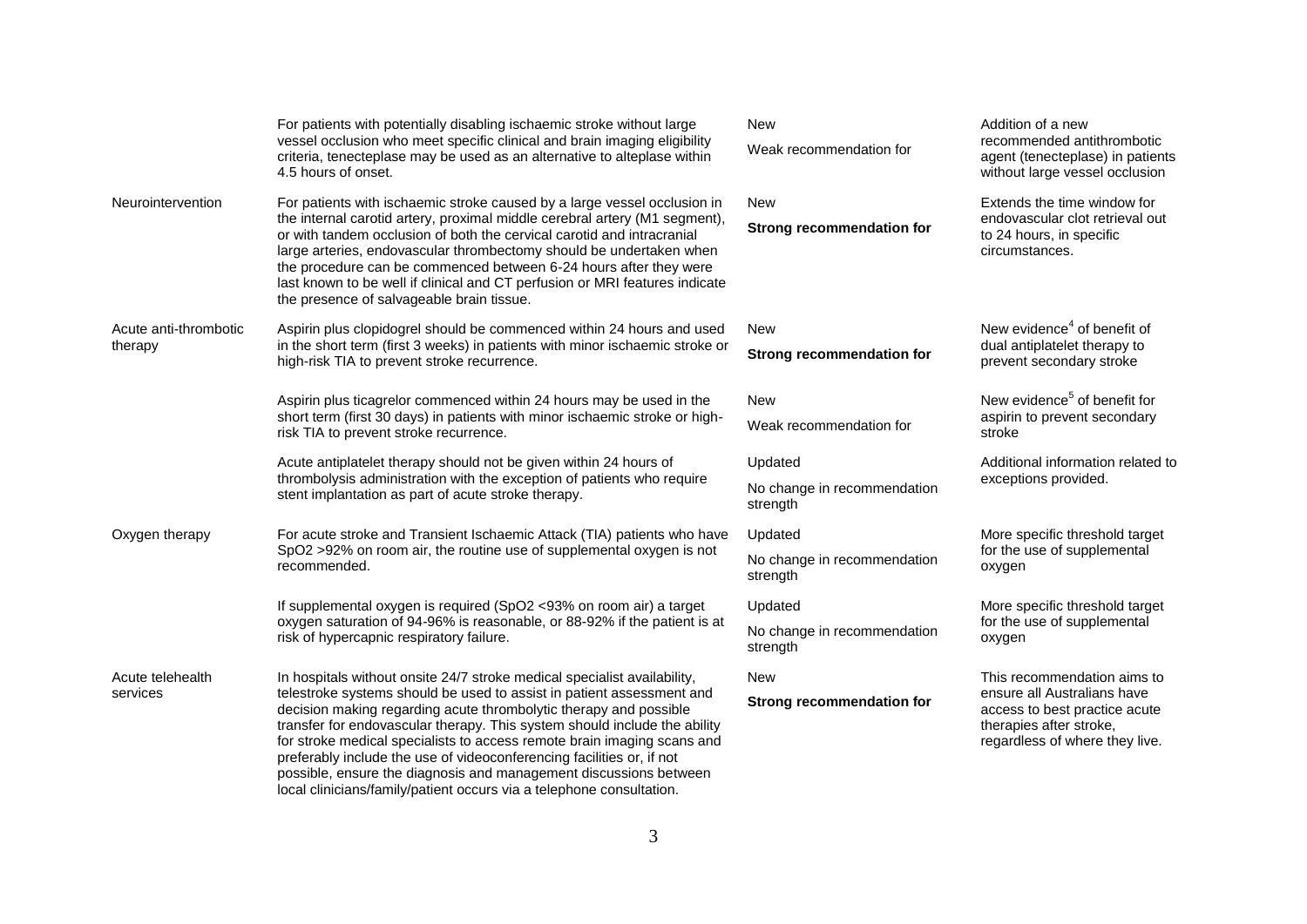| Head position | Patients with acute stroke, while in bed and not receiving nasogastric  |
|---------------|-------------------------------------------------------------------------|
|               | feeding, may be managed in any position during the first 24 hours after |
|               | hospital admission.                                                     |

New

Weak recommendation for

Clinical equipoise existed, based on trials investigating the effect of lying flat versus elevated head positions after stroke. Trial outcomes have been equivocal.

#### **Chapter 4 – Secondary prevention**

| Antiplatelet therapy | In patients with spontaneous (or primary) intracerebral haemorrhage who<br>were previously prescribed antithrombotic therapy for secondary<br>prevention of cardiovascular and/or cerebrovascular disease, restarting<br>antiplatelet therapy after the acute phase may be considered, although<br>the optimal timing is undetermined (see practical information in the living<br>guidelines). | New<br>Weak recommendation for          | New trial evidence <sup>6</sup> showing no<br>harm from restarting<br>antiplatelet therapy after<br>intracerebral haemorrhage. |
|----------------------|------------------------------------------------------------------------------------------------------------------------------------------------------------------------------------------------------------------------------------------------------------------------------------------------------------------------------------------------------------------------------------------------|-----------------------------------------|--------------------------------------------------------------------------------------------------------------------------------|
| Cholesterol lowering | In patients with ischaemic stroke, cholesterol lowering therapy should<br>target LDL cholesterol $<$ 1.8 mmol/L for secondary prevention of<br>atherosclerotic cardiovascular disease.                                                                                                                                                                                                         | New                                     | New trial evidence <sup>7</sup> showing                                                                                        |
| therapy              |                                                                                                                                                                                                                                                                                                                                                                                                | Strong recommendation for               | more aggressive lowering of<br>low-density lipoprotein levels<br>reduced recurrent<br>cardiovascular events.                   |
| Patent foramen ovale | In patients with ischaemic stroke aged <60 in whom a patent foramen                                                                                                                                                                                                                                                                                                                            | Updated                                 | Two new trials, long term                                                                                                      |
| management           | ovale is considered the likely cause of stroke after thorough exclusion of<br>other aetiologies, percutaneous closure of the PFO is recommended.                                                                                                                                                                                                                                               | Strength of recommendation<br>upgraded. | follow-up of a previous trial and<br>a new meta-analysis <sup>8</sup> have<br>confirmed the benefits of PFO                    |
|                      |                                                                                                                                                                                                                                                                                                                                                                                                | Now strong recommendation for           | closure where it is considered<br>the likely cause of stroke.                                                                  |
| Management of atrial | For patients with ischaemic stroke due to atrial fibrillation and a genuine                                                                                                                                                                                                                                                                                                                    | New                                     | This was previously a practice                                                                                                 |
| fibrillation         | contraindication to long-term anticoagulation, percutaneous left atrial<br>appendage occlusion may be a reasonable treatment to reduce recurrent<br>stroke risk.                                                                                                                                                                                                                               | Weak recommendation for                 | point, but new evidence from a<br>single trial <sup>9</sup> showed benefit in a<br>select group of people after<br>stroke.     |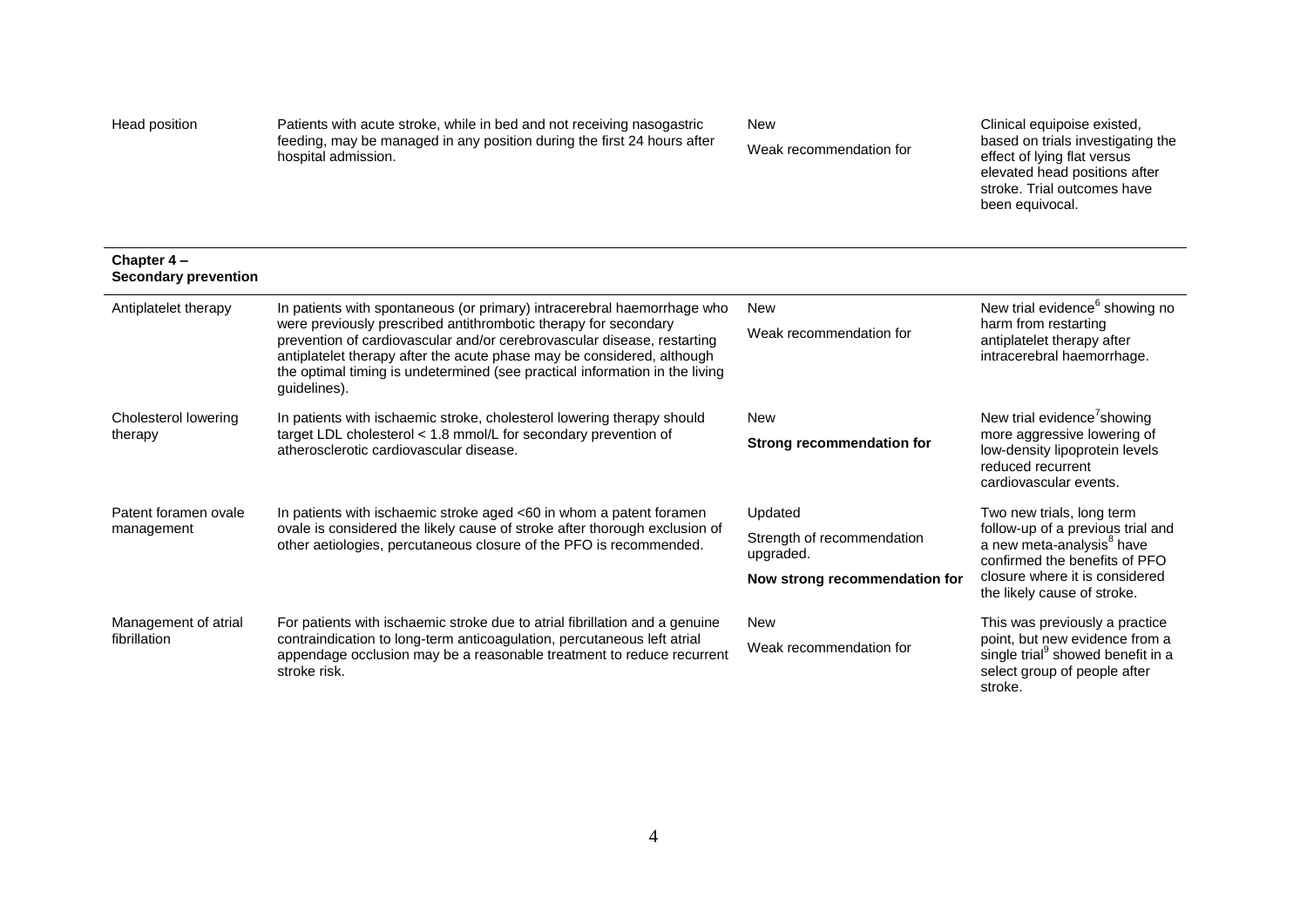| Lifestyle modifications              | Interventions addressing secondary stroke risk factors may be used for<br>all people with stroke and TIA. Such interventions should include multiple<br>components including individual (support and counselling) and<br>organisational approaches (regular reviews by relevant health care<br>professionals) and include exercise training as a component. | <b>New</b><br>Weak recommendation for                               | Previously the Guidelines have<br>referred to general Australian<br>guidelines for management of<br>lifestyle risk factors, including<br>physical activity and diet. There<br>is now sufficient evidence,<br>albeit from small trials, about<br>the efficacy of non-<br>pharmacological secondary<br>prevention services to reduce<br>stroke risk factors. |
|--------------------------------------|-------------------------------------------------------------------------------------------------------------------------------------------------------------------------------------------------------------------------------------------------------------------------------------------------------------------------------------------------------------|---------------------------------------------------------------------|------------------------------------------------------------------------------------------------------------------------------------------------------------------------------------------------------------------------------------------------------------------------------------------------------------------------------------------------------------|
|                                      | All patients with stroke or TIA should be supported to follow a                                                                                                                                                                                                                                                                                             | Update                                                              | A recent review <sup>10</sup> found                                                                                                                                                                                                                                                                                                                        |
|                                      | Mediterranean or similar style diet (high intake of plant-based foods such<br>as fruit, vegetables, whole grain cereals, legumes and nuts, moderate<br>intake of low-fat dairy products, and low intake of processed and red<br>meat and sugary foods, as well as olive oil as the main added dietary fat)<br>to reduce the risk of recurrent stroke.       | Consensus based<br>recommendation (from previous<br>practice point) | moderate strength evidence for<br>the efficacy of Mediterranean-<br>style diets to reduce recurrent<br>stroke risk factors.                                                                                                                                                                                                                                |
| Chapter 5 -<br><b>Rehabilitation</b> |                                                                                                                                                                                                                                                                                                                                                             |                                                                     |                                                                                                                                                                                                                                                                                                                                                            |
| Weakness                             | For stroke survivors with reduced strength in their arms or legs,<br>progressive resistance training should be provided to improve strength.                                                                                                                                                                                                                | Updated                                                             | Based on new systematic<br>review, $11$ there is now sufficient<br>evidence to specify the type of<br>strength training that is most<br>efficacious.                                                                                                                                                                                                       |
|                                      |                                                                                                                                                                                                                                                                                                                                                             | <b>Strong recommendation for</b>                                    |                                                                                                                                                                                                                                                                                                                                                            |
|                                      | For stroke survivors with arm weakness, repetitive practice using                                                                                                                                                                                                                                                                                           | <b>New</b>                                                          | Based on new systematic                                                                                                                                                                                                                                                                                                                                    |
|                                      | assistive technology, constraint induced movement therapy (CIMT), and<br>robotics may be used to improve arm strength.                                                                                                                                                                                                                                      | Weak recommendation for                                             | review, <sup>12</sup> additional specific<br>intervention types may improve                                                                                                                                                                                                                                                                                |
|                                      | For stroke survivors with leg weakness, task specific training, repetitive<br>practice using cycling, or electrical stimulation may be used to improve<br>leg strength.                                                                                                                                                                                     |                                                                     | strength. Divided into<br>recommendations for arm<br>strengthening and leg<br>strengthening.                                                                                                                                                                                                                                                               |
| Standing                             | For stroke survivors who have difficulty with standing, activities that<br>challenge balance should be provided.                                                                                                                                                                                                                                            | Updated                                                             | Recommendation simplified                                                                                                                                                                                                                                                                                                                                  |
|                                      |                                                                                                                                                                                                                                                                                                                                                             | No change in recommendation<br>strength                             | and greater specificity on the<br>types of activities needed.                                                                                                                                                                                                                                                                                              |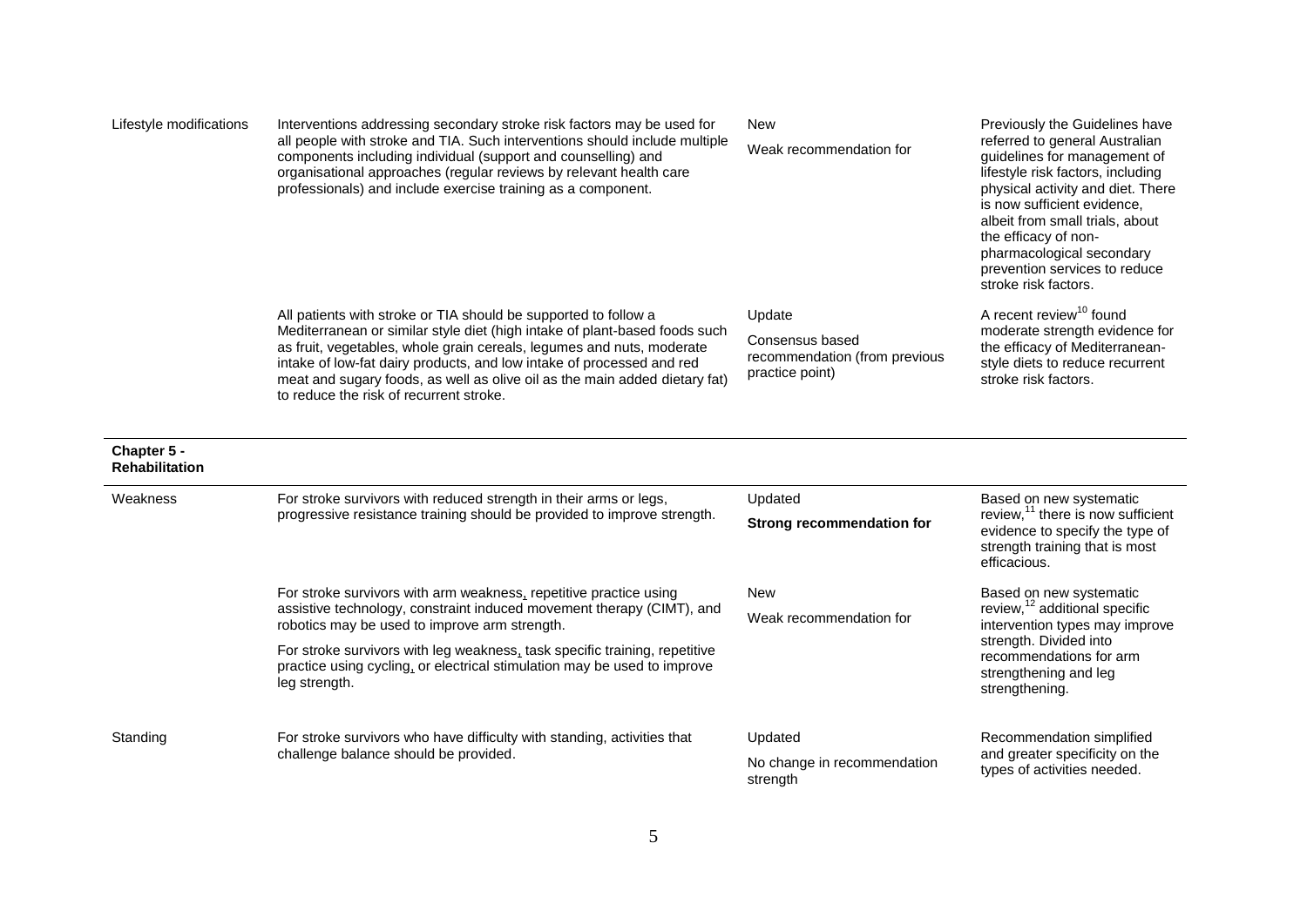|                            | For stroke survivors who have difficulty with standing, one or more of the<br>following interventions may be used in addition to practising tasks that<br>challenge balance:<br>Virtual reality training, which may include treadmill training, motion<br>capture or force sensing devices (e.g. Wii Balance Boards)                                                                      | Updated<br>No change in recommendation<br>strength                      | Recommendation simplified<br>and greater specificity on the<br>types of activities needed.                                                                                                                                          |
|----------------------------|-------------------------------------------------------------------------------------------------------------------------------------------------------------------------------------------------------------------------------------------------------------------------------------------------------------------------------------------------------------------------------------------|-------------------------------------------------------------------------|-------------------------------------------------------------------------------------------------------------------------------------------------------------------------------------------------------------------------------------|
|                            | Visual or auditory feedback e.g. force platform biofeedback<br>$\bullet$                                                                                                                                                                                                                                                                                                                  |                                                                         |                                                                                                                                                                                                                                     |
|                            | Electromechanically assisted gait or standing training                                                                                                                                                                                                                                                                                                                                    |                                                                         |                                                                                                                                                                                                                                     |
| Arm activity               | Virtual reality and interactive games may be used to improve upper limb<br>function.                                                                                                                                                                                                                                                                                                      | Updated                                                                 | Updated evidence <sup>13</sup> leading to<br>removing previous criteria<br>related to timing and amount of<br>intervention                                                                                                          |
|                            |                                                                                                                                                                                                                                                                                                                                                                                           | No change in recommendation<br>strength                                 |                                                                                                                                                                                                                                     |
| Activities of Daily Living | Acupuncture is not routinely recommended to improve activities of daily<br>living.                                                                                                                                                                                                                                                                                                        | Updated                                                                 | A review of low-quality trials <sup>14</sup><br>suggested acupuncture may<br>improve activities of daily living.<br>This means we are more<br>uncertain that acupuncture is<br>not efficacious.                                     |
|                            |                                                                                                                                                                                                                                                                                                                                                                                           | Strength of recommendation<br>upgraded.                                 |                                                                                                                                                                                                                                     |
|                            |                                                                                                                                                                                                                                                                                                                                                                                           | Now weak recommendation<br>against (from strong against)                |                                                                                                                                                                                                                                     |
|                            | Selective serotonin reuptake inhibitors should not be used to reduce<br>disability.                                                                                                                                                                                                                                                                                                       | Updated                                                                 | Updated meta-analysis<br>including two new large trials <sup>15</sup><br>show no benefit and some<br>harm associated with fluoxetine<br>use to reduce disability.                                                                   |
|                            |                                                                                                                                                                                                                                                                                                                                                                                           | Strength of recommendation<br>changed direction.                        |                                                                                                                                                                                                                                     |
|                            |                                                                                                                                                                                                                                                                                                                                                                                           | Now weak recommendation<br>against                                      |                                                                                                                                                                                                                                     |
| Telerehabilitation         | Telehealth services may be used as an alternative approach to delivering<br>rehabilitation, especially for patients who cannot access specialist<br>rehabilitation in the community. It may also be used as an adjunct to in-<br>person therapy. Delivering of specific interventions via telehealth should<br>only be considered for those that have demonstrated benefits.              | <b>New</b>                                                              | The COVID-19 pandemic led to<br>an uptake in the use of<br>telehealth for rehabilitation<br>services. This along with new<br>evidence <sup>16</sup> necessitated a<br>specific recommendation to<br>guide clinical decision making. |
|                            |                                                                                                                                                                                                                                                                                                                                                                                           | Weak recommendation for                                                 |                                                                                                                                                                                                                                     |
| Memory                     | For stroke survivors with memory deficits, cognitive rehabilitation may be<br>used to improve memory function in the short term. Memory rehabilitation<br>strategies may include internal (mental) strategies (e.g. association,<br>mental rehearsal, rhymes) and external compensatory aids (e.g.<br>notebooks, diaries, calendars, alarms, audio recordings, photos, mobile<br>phones). | Updated                                                                 | New, small trials <sup>17,18</sup> suggest<br>specific types of memory<br>training can be efficacious in<br>the short term.                                                                                                         |
|                            |                                                                                                                                                                                                                                                                                                                                                                                           | Now weak recommendation for<br>(from consensus-based<br>recommendation) |                                                                                                                                                                                                                                     |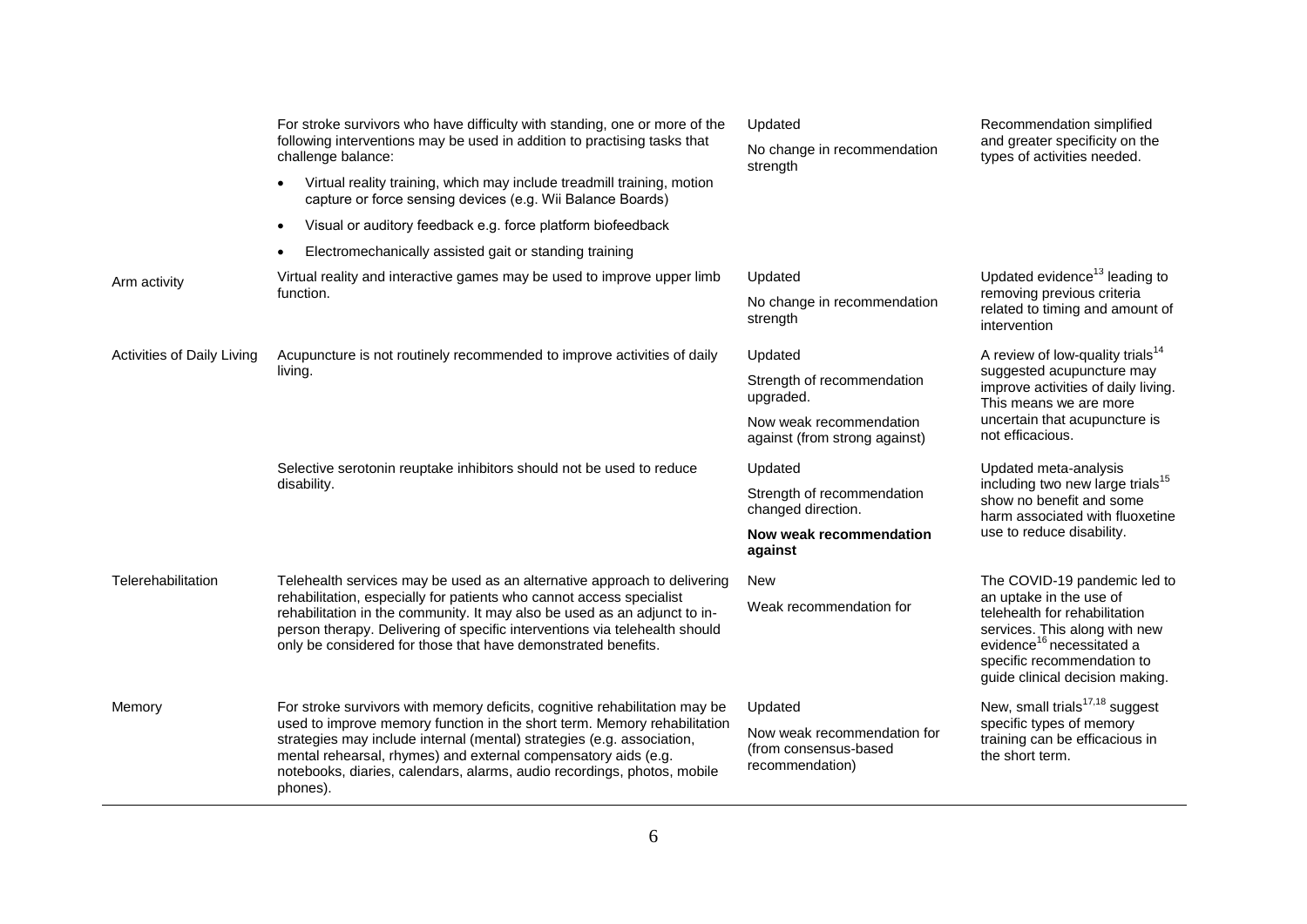#### **Chapter 6 – Managing complications**

| Shoulder pain                  | For stroke survivors with shoulder pain, electrical stimulation may be<br>used to manage pain.                                                                                                                                             | Updated<br>Recommendation changed<br>direction. | An updated systematic review <sup>19</sup><br>including new trial evidence<br>suggests electrical stimulation<br>may reduce shoulder pain. |
|--------------------------------|--------------------------------------------------------------------------------------------------------------------------------------------------------------------------------------------------------------------------------------------|-------------------------------------------------|--------------------------------------------------------------------------------------------------------------------------------------------|
|                                |                                                                                                                                                                                                                                            | Now weak recommendation for                     |                                                                                                                                            |
|                                | For stroke survivors with shoulder pain, acupuncture in addition to                                                                                                                                                                        | <b>New</b>                                      | Updated systematic review <sup>20</sup>                                                                                                    |
|                                | comprehensive rehabilitation may be used to reduce pain.                                                                                                                                                                                   | Weak recommendation                             | suggesting acupuncture may<br>reduce pain.                                                                                                 |
| Contracture                    | For stroke survivors at risk of developing contracture who are receiving<br>comprehensive, active therapy the routine use of splints or stretch of the<br>arm or leg muscles is not recommended.                                           | Updated                                         | Minor change to wording and<br>updated systematic review <sup>21</sup>                                                                     |
|                                |                                                                                                                                                                                                                                            | No change in recommendation<br>strength         |                                                                                                                                            |
| Fatigue                        | Stroke survivors and their families/carers should be provided with<br>information, and education and strategies to assist in managing about<br>fatigue.                                                                                    | Updated                                         | Minor wording changes and a                                                                                                                |
|                                |                                                                                                                                                                                                                                            | No change in recommendation<br>strength         | mention of cognitive<br>behavioural therapy as a<br>possible intervention.                                                                 |
|                                | While there is insufficient evidence to guide practice, possible<br>interventions could include cognitive behavioural therapy (focusing on<br>fatigue and sleep with advice on regular exercise), exercise and<br>improving sleep hygiene. |                                                 |                                                                                                                                            |
| Swelling of the<br>extremities | For stroke survivors with severe weakness who are at risk of developing<br>swelling of the extremities, management may include the following:                                                                                              | Updated                                         | Recommendation updated<br>based on new evidence. <sup>22</sup>                                                                             |
|                                |                                                                                                                                                                                                                                            | No change in recommendation<br>strength         | Passive mobilisation added,<br>electrical stimulation and<br>dynamic pressure garments<br>removed.                                         |
|                                | passive mobilisation;<br>elevation of the limb when resting.                                                                                                                                                                               |                                                 |                                                                                                                                            |
|                                | For stroke survivors who developed swelling of the hands or feet,<br>management may include the following:                                                                                                                                 |                                                 | Recommendation updated<br>based on new evidence. <sup>22</sup><br>Passive mobilisation added,                                              |
|                                | passive mobilisation;                                                                                                                                                                                                                      |                                                 | electrical stimulation and                                                                                                                 |
|                                | elevation of the limb when resting.                                                                                                                                                                                                        |                                                 | dynamic pressure garments<br>removed.                                                                                                      |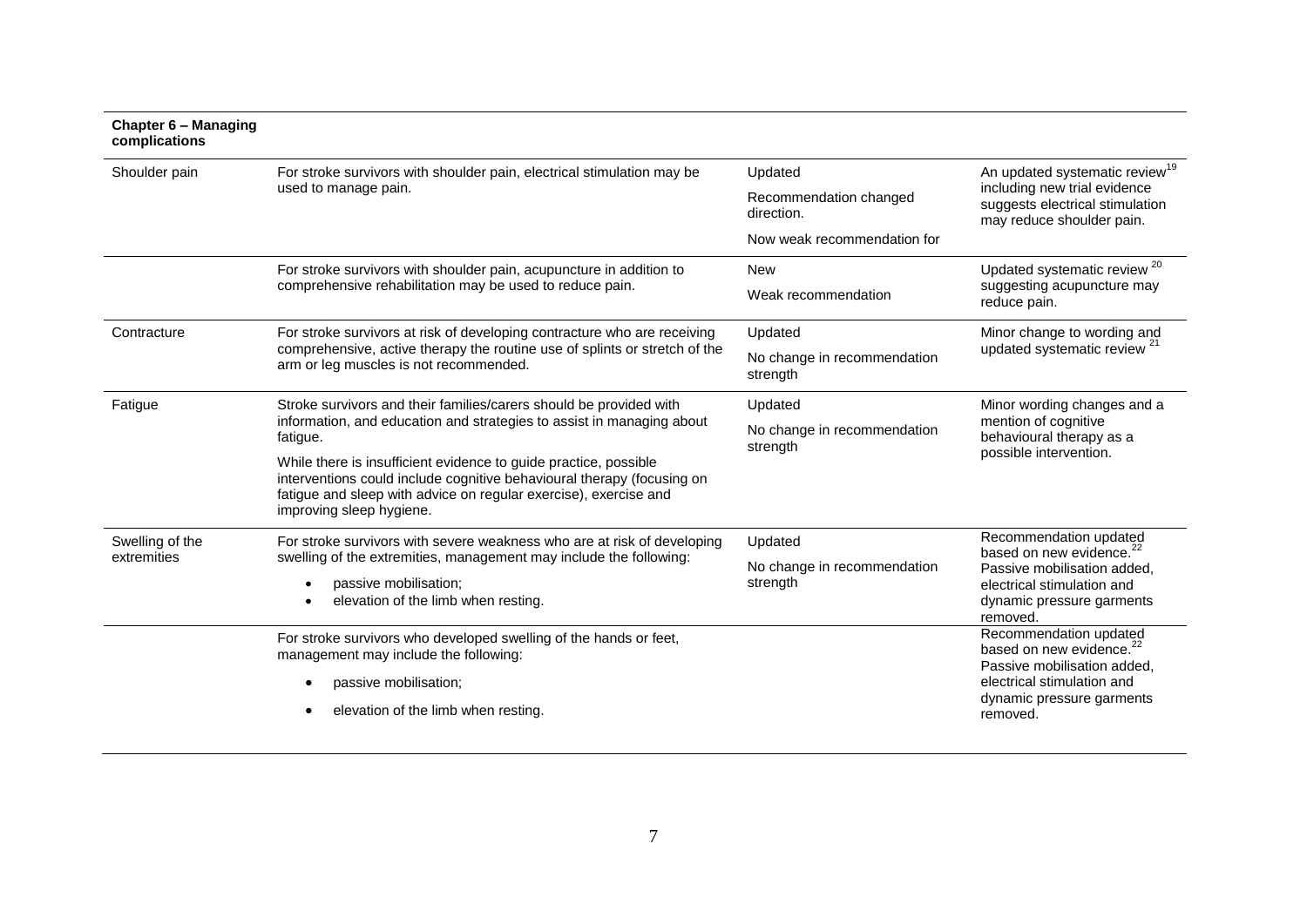### **References**

- 1. Oostema JA, Chassee T, Baer W et al. Brief Educational Intervention Improves Emergency Medical Services Stroke Recognition. Stroke 2019;50(5):1193-1200.
- 2. Chowdhury SZ, Baskar PS, Bhaskar S. Effect of prehospital workflow optimization on treatment delays and clinical outcomes in acute ischemic stroke: A systematic review and meta-analysis. Acad Emerg Med. 2021 Jul;28(7):781-801.
- 3. Thomalla G, Simonsen CZ, Boutitie F et al. MRI-Guided Thrombolysis for Stroke with Unknown Time of Onset. The New England journal of medicine 2018;379(7):611-622.
- 4. Hao Q, Tampi M, O'Donnell M et al. Clopidogrel plus aspirin versus aspirin alone for acute minor ischaemic stroke or high risk transient ischaemic attack: systematic review and meta-analysis. BMJ 2018;363 k5108.
- 5. Johnston SC, Amarenco P, Denison H et al. Ticagrelor and Aspirin or Aspirin Alone in Acute Ischemic Stroke or TIA. The New England journal of medicine 2020;383(3):207-217.
- 6. RESTART Collaboration. Effects of antiplatelet therapy after stroke due to intracerebral haemorrhage (RESTART): a randomised, open-label trial. Lancet 2019;393(10191):2613-2623.
- 7. Amarenco P, Kim JS, Labreuche J et al. A Comparison of Two LDL Cholesterol Targets after Ischemic Stroke. The New England journal of medicine 2020;382(1):9.
- 8. Turc G, Calvet D, Guérin P et al. Closure, Anticoagulation, or Antiplatelet Therapy for Cryptogenic Stroke With Patent Foramen Ovale: Systematic Review of Randomized Trials, Sequential Meta-Analysis, and New Insights From the CLOSE Study. Journal of the American Heart Association 2018;7(12):e008356.
- 9. Osmancik P, Herman D, Neuzil P et al. Left Atrial Appendage Closure Versus Direct Oral Anticoagulants in High-Risk Patients With Atrial Fibrillation. Journal of the American College of Cardiology 2020;75(25):3122-3135.
- 10. English C, MacDonald-Wicks L, Patterson A et al. The role of diet in secondary stroke prevention. The Lancet. Neurology 2021;20(2):150-160.
- 11. Dorsch S, Ada L, Alloggia D. Progressive resistance training increases strength after stroke but this may not carry over to activity: a systematic review. Journal of physiotherapy 2018;64(2):84-90.
- 12. de Sousa DG, Harvey LA, Dorsch S et al. Interventions involving repetitive practice improve strength after stroke: a systematic review. Journal of physiotherapy 2018;64(4):210-221.
- 13. Laver KE, Lange B, George S, et al. Virtual reality for stroke rehabilitation. Cochrane Database Syst Rev. 2017 Nov 20;11(11):CD008349.
- 14. Yang AI, Wu HM, Tang J-L et al. Acupuncture for stroke rehabilitation. The Cochrane database of systematic reviews 2016;(8):CD004131.
- 15. Legg LA, Rudberg A-S, Hua X et al. Selective serotonin reuptake inhibitors (SSRIs) for stroke recovery. The Cochrane database of systematic reviews 2021;11 CD009286.
- 16. Laver KE, Adey-Wakeling Z, Crotty M et al. Telerehabilitation services for stroke. The Cochrane database of systematic reviews 2020;1 CD010255.
- 17. das Nair R, Cogger H, Worthington E et al. Cognitive rehabilitation for memory deficits after stroke. Cochrane Database of Systematic Reviews 2016;9(9):CD002293.
- 18. Withiel TD, Wong D, Ponsford JL et al. Comparing memory group training and computerized cognitive training for improving memory function following stroke: A phase II randomized controlled trial. Journal of rehabilitation medicine 2019;51(5):343-351.